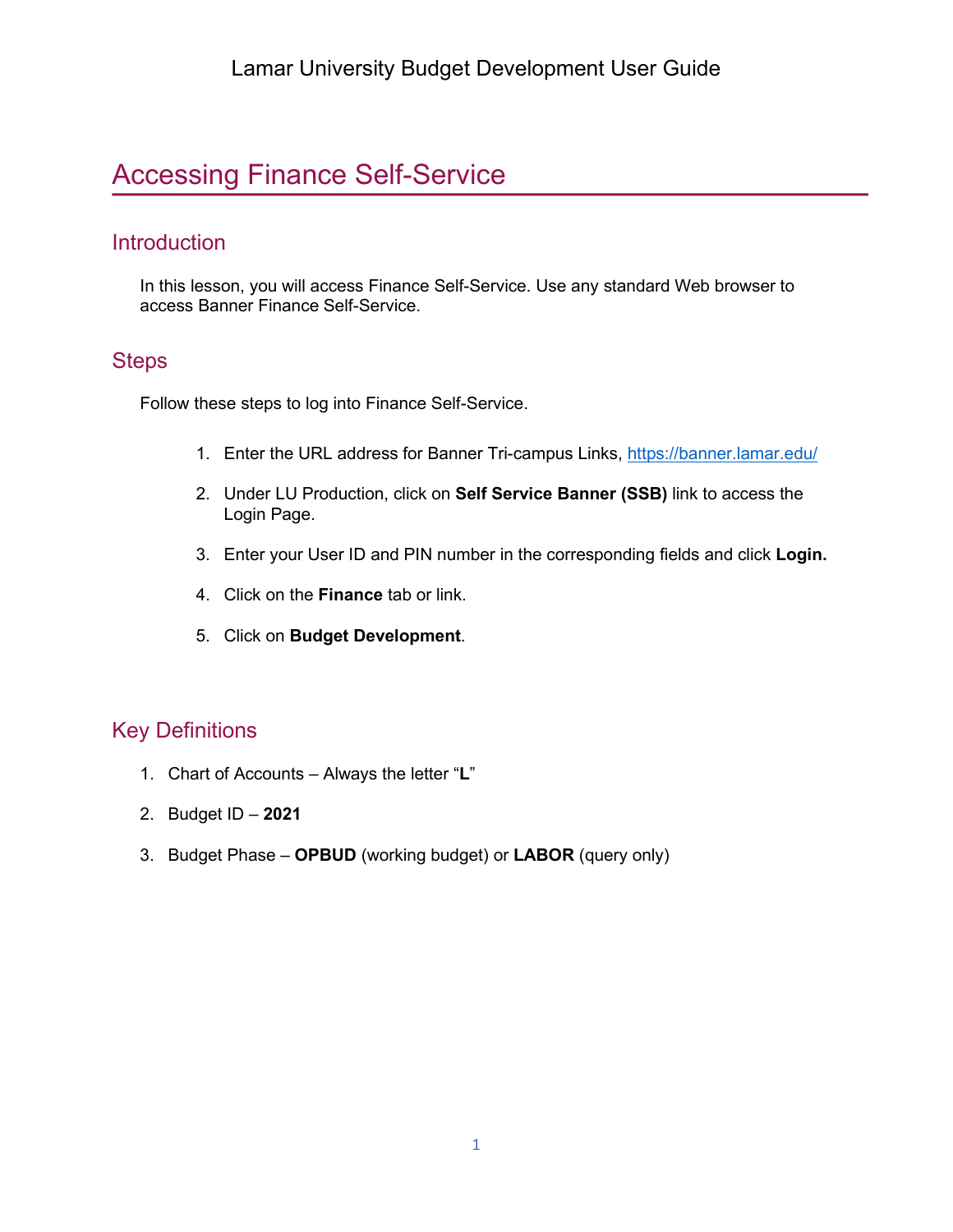## Using My Worksheets

## **Introduction**

Use the My Worksheets page to view your Budget Worksheets and access information quickly without having to repeatedly enter values in the two parameter pages that required selecting Budget Types and Account Types for display. Required fields are denoted with a red asterisk.

The My Worksheets page provides baseline look-up and retrieval capabilities for the **Chart of Accounts**, **Budget ID**, and **Budget Phase** fields.

Click **List Worksheets to get Query Results** for a listing of Fund, Organization and Program combinations that you have security access to within the Chart, Budget ID and Phase identified. If no records are available (e.g. a new user with no default parameters) a message will be displayed "Query returned no records, click the **Add Worksheet** button to create defaults."

Add a new Budget Worksheet to the list by clicking **Add Worksheet**. This allows specific parameters to be selected or create a query and identify other display parameters.

#### **Steps**

Follow these steps to view My Worksheets.

- 1. Enter your "**L**" in the **Chart of Accounts** field.
- 2. Enter your Budget ID in the **Budget ID** field.
- 3. Enter **OPBUD** in the **Budget Phase** field.
- 4. Click on the **List Worksheets** button to view any existing worksheets based on your Fund/Org Security.
- 5. Select a Fund/Org/Prog combination by clicking on the appropriate radio button.
- 6. (Optional) Click on the **Add Worksheet** button to view the Fund/Org/Prog in a Budget Development Query.
- 7. Click the **Submit** Button to create a Budget Development Worksheet.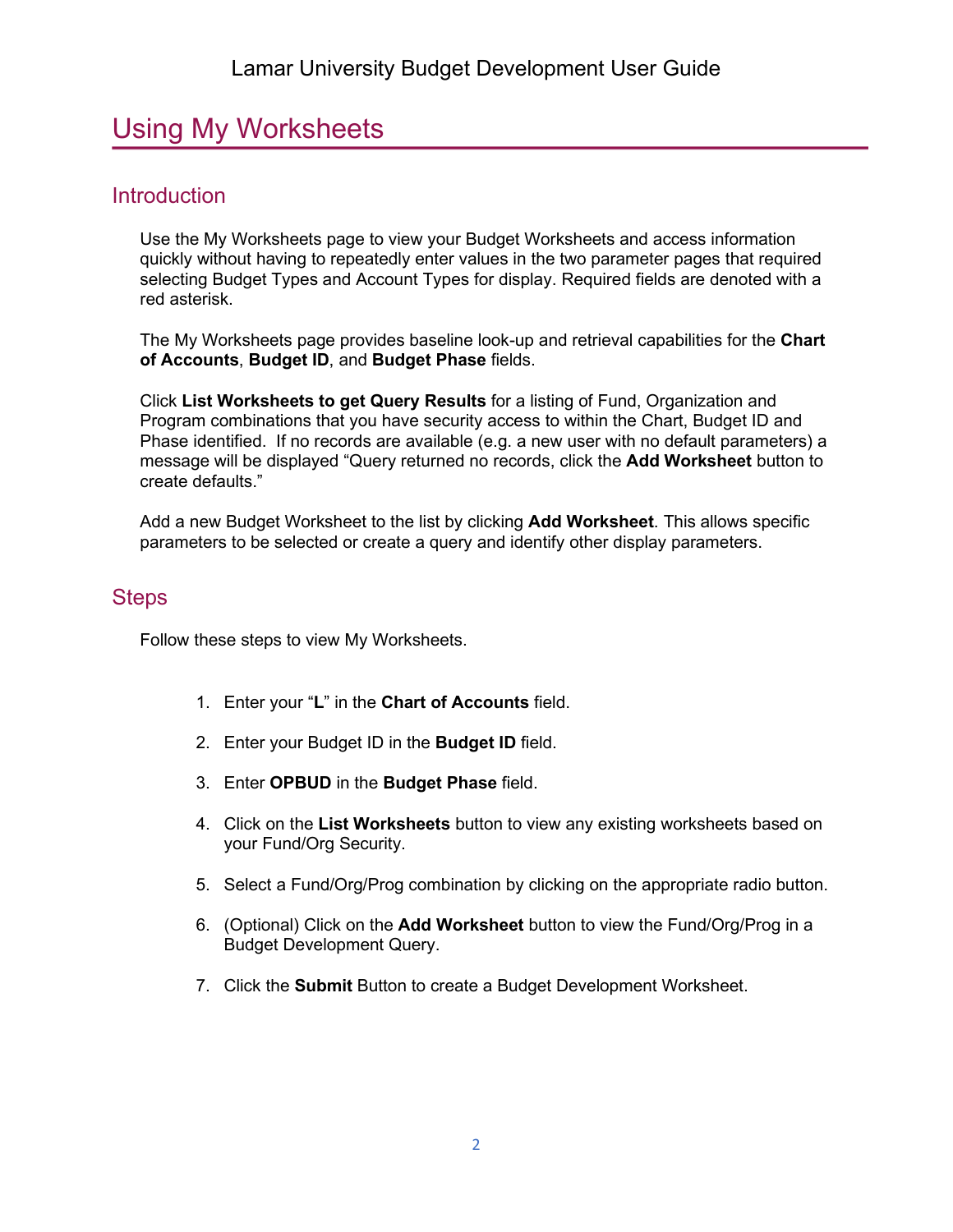# Creating Budget Development Queries

## **Introduction**

Simple query of Budget Development information in the Budget Line Table.

Note: A warning message will display on the budget query results page if the budget/phase combination you entered is closed.

## **Steps**

Follow these steps to create a budget development query.

- 1. Click the **Budget Development** option.
- 2. Click on **Create Budget Development Query**. There are two options available:
	- Create a New Budget Query
	- Retrieve Existing Budget Query.

We will begin with creating a new budget query. Note: To reference saved queries, enter the name of your query or choose it from the drop-down list and then clicking on the **Retrieve Query** button.

- 3. Click on the **Create Query** button.
- 4. Choose **Adopted Budget** and **Base Budget and Cumulative Change**. Click in the appropriate boxes.
- 5. Click on the **Line Item Detail** radio button.
- 6. Click on the **Continue** button.
- 7. Enter "**L**" in the **Chart of Accounts** field.
- 8. Enter the current Budget ID in the **Budget ID** field.
- 9. Enter **OPBUD** or **LABOR** in the **Budget Phase** field.

Note: The **LABOR** Budget Phase is query only. Do NOT create a Budget Development Worksheet using this phase. Data cannot be adjusted.

- 10. Enter the index to query in the **Index** field.
- 11. From the drop-down list, select **All** for **Budget Duration Code** field.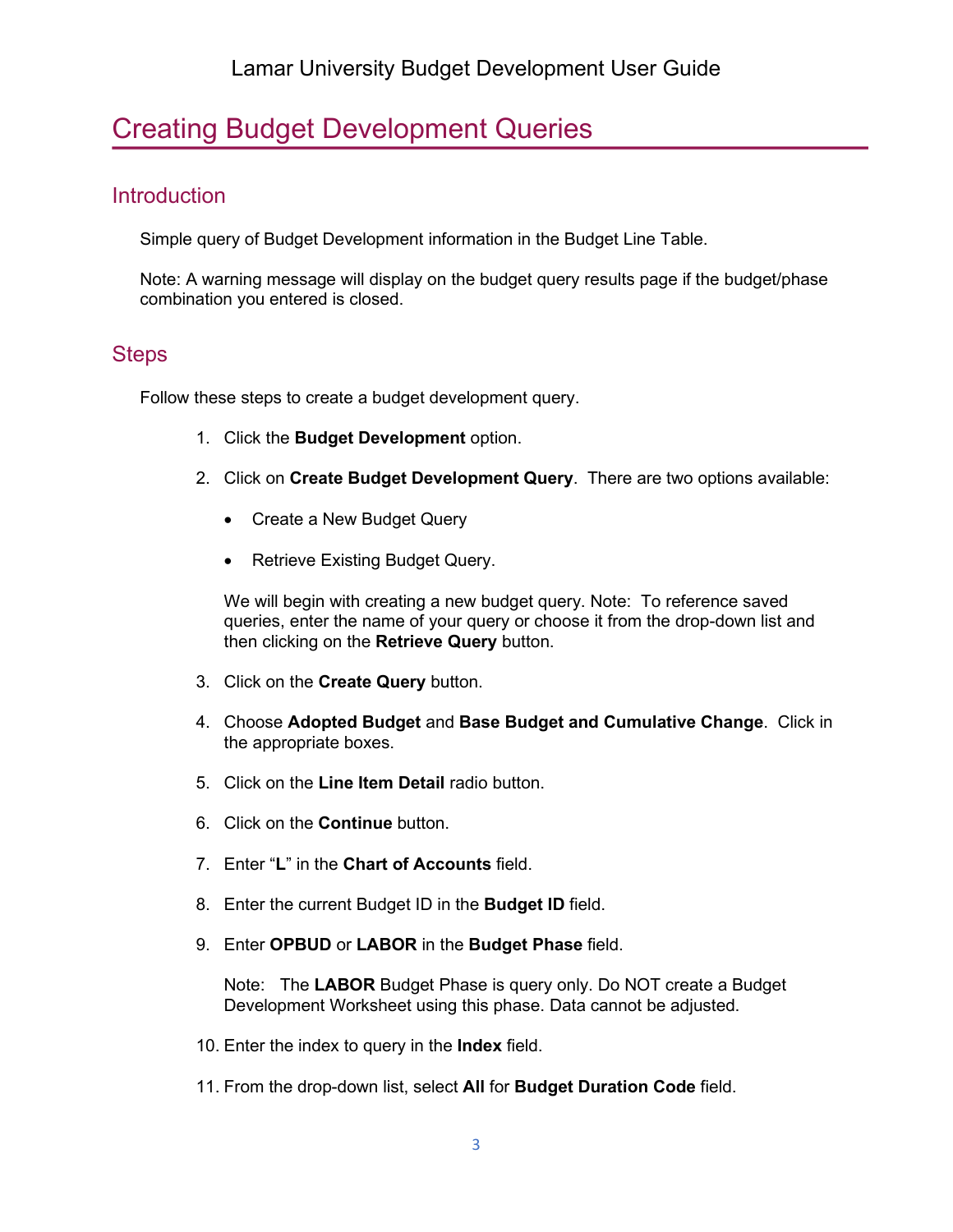### Lamar University Budget Development User Guide

- 12. From the drop-down list, select **Organization** for **Display Fin Mgr from** field.
- 13. Check to Include the following:
	- Labor Accounts
	- Expenses
- 14. Enter a query name in the **Save Query As** field to save this query if it is to be used more than one time, for ease of use.

Note: To share this query with other users, click on the **Shared** checkbox.

- 15. Click on the **Submit** button.
- 16. Click **Submit** one more time once the Fund, Organization, and Program fields populate (This is normal, the index field will disappear).

Result: Banner will return a Budget Development Report with the information based on the query. It will also provide you with a Status Message. Any text items will show in blue with the word View and may be seen by clicking on the word. As with other queries in Self-service, you may download all columns or selected columns to an Excel spreadsheet by clicking on the appropriate button. At this point, you may save your report as mentioned before.

17. Click the **Another Query** button to perform another query, if necessary.

Note: You also have the option of retrieving an existing Budget Query. Referring to Steps 1 - 3, choose Retrieve Existing Budget Query by going to the **Saved Query** field and clicking on the drop-down list. Choose the query you would like to re-use. Click on the **Retrieve Query** button. Review the selection criteria and click on the **Continue** button. Banner will bring back the query information for your review. Click on the **Submit** button and the Budget Development Report will appear.

18. To exit the screen, click on the Budget Development Menu at the top of the screen.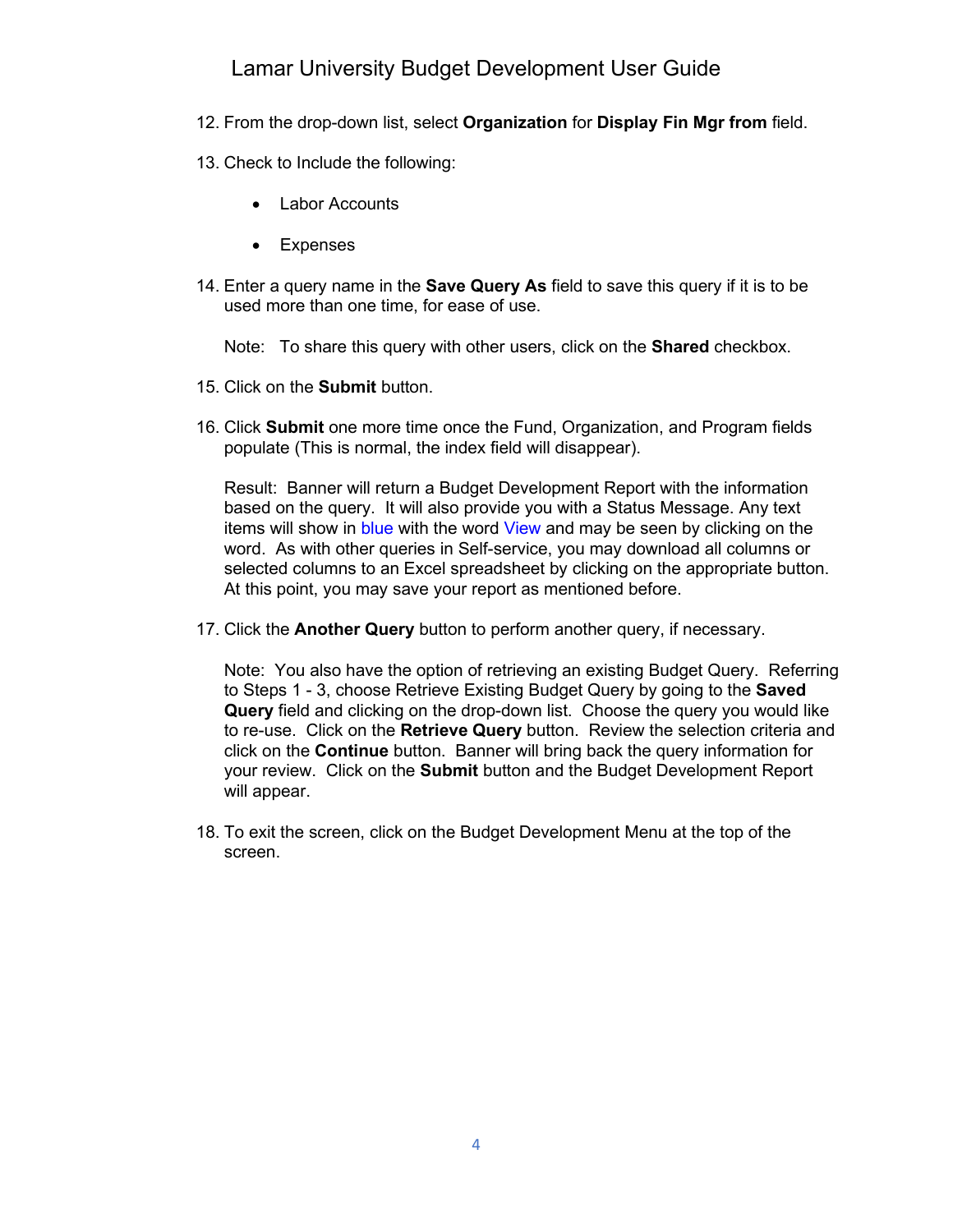## Creating Budget Development Worksheets

### **Introduction**

Creating Budget Development Worksheets allows the user to enter a proposed budget in Banner Finance Self-service. This proposed budget would then be loaded into the Budget Development Module through an appropriate Budget ID and Phase for review.

#### **Steps**

Follow these steps to create a budget development worksheet.

1. Access the **Create Budget Worksheet** option from the Finance Budget Development Menu.

Note: Either create a new budget worksheet query or retrieve an existing worksheet query.

- 2. Click on the **Create Query** button.
- 3. Choose the **Adopted Budget** and **Permanent Budget Adjustments** checkboxes.
- 4. Click the **Continue** button.
- 5. Enter "**L**" in the **Chart of Accounts** field.
- 6. Enter in the appropriate budget ID in the **Budget ID** field.
- 7. Enter **OPBUD** in the **Budget Phase** field.
- 8. Enter the index desired to create a worksheet in the **Index** field.
- 9. From the drop-down list, select **All** for **Budget Duration Code** field.
- 10. From the drop-down list, select **Organization** for **Display Fin Mgr from** field.
- 11. Check to Include the following:
	- Labor Accounts
	- Expenses
- 12. Enter a query name in the **Save Query As** field to save this query if it is to be used more than one time, for ease of use.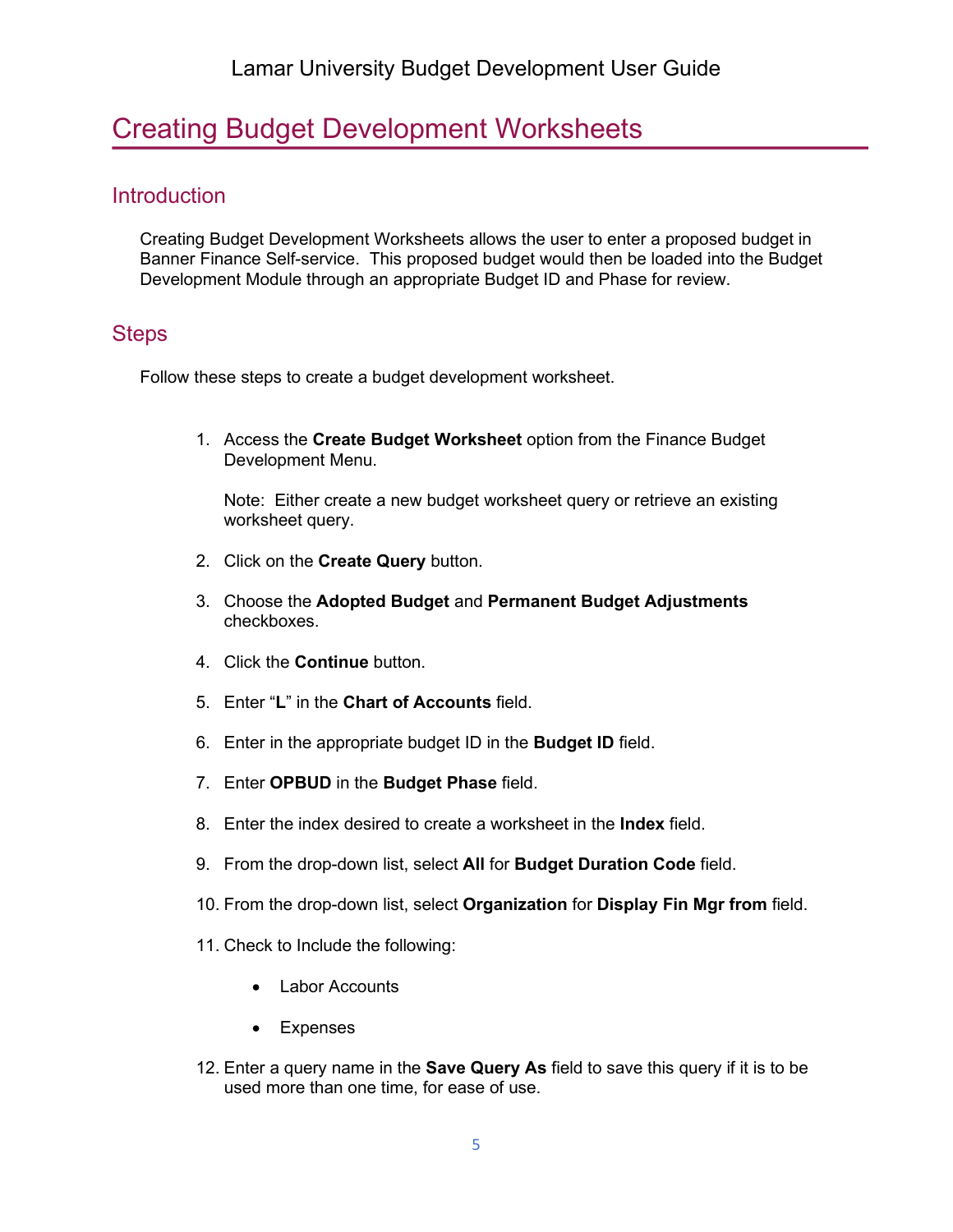#### Lamar University Budget Development User Guide

Note: To share this query with other users, click on the **Shared** checkbox.

- 13. Click on the **Submit** button.
- 14. Click **Submit** one more time once the Fund, Organization, and Program fields populate (This is normal, the index field will disappear).

Result: Banner will return a Budget Worksheet with the information based on the query. It will also provide a Summary Totals at the bottom of the page. From this worksheet, you may perform the following tasks:

- Use the Mass Change Parameters functionality to increase (+) or decrease (-) the *entire* worksheet by a specified dollar amount or percent.
- Round numbers to the nearest decimal or by \$1.00, \$10.00 or \$100.00 increments by using the Round to Nearest functionality.
- Click on the **Calculate** button on the right to make either or both changes.

In the worksheet itself, you may:

- add budget line items in the look up section at the bottom of the spreadsheet,
- remove budget line items by clicking on the delete record check boxes,
- change the existing dollar amounts by entering a dollar value or by clicking the percent check box.
- 15. Example: Navigate to the Mass Change Parameters section and enter -2 in the **Change Value** field.
- 16. Click the **Percent** checkbox.

Note: We have just told Banner to decrease all budgets on the worksheet by 2%.

- 17. Click the **Calculate** button on the right. Note the difference in the amounts between the Proposed Budget column and the New Budget column.
- 18. Account Pool codes may only be used if adding a new budget line! Including:

61002 – Student Assistant Pool

71000 – Travel Pool

- 72000 Other Expenditures Pool
- 76000 Financial Aid Pool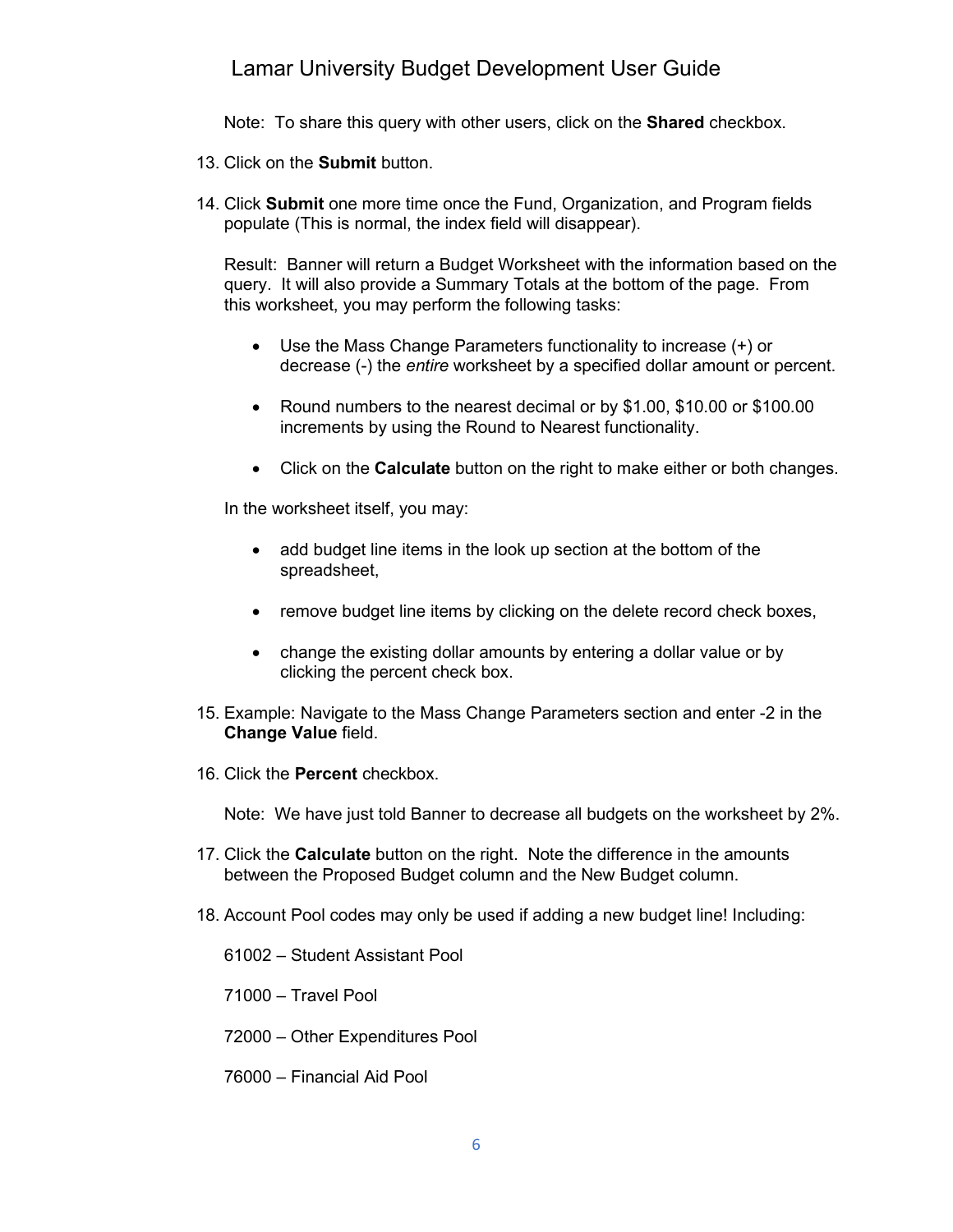#### Lamar University Budget Development User Guide

786100 – Campus Maintenances Services (Auxiliary only)

- 19. Select the **Permanent Budget** option from the **Budget Duration Code** drop down list.
- 20. Enter the appropriate budget amount in the **Proposed Budget** field.
- 21. Click the **Calculate** button.

Result: Banner will add the line item to the worksheet and the amount will be entered under the New Budget Column.

Note: As with other queries in Self-service for Finance, there is the option to Download all Worksheet Columns or Download Selected Worksheet Columns to an Excel spreadsheet. To do so, simply click on one of the appropriate buttons.

22. Click on the Blue Account code number to open the Budget Development Text box to record why the changes were made.

Note: This will be the area that detail can be expanded and notes recorded during the budget creation cycle.

- 23. Enter your budget reasons on this account in the No Print section.
- 24. Click the **Save** Button.
- 25. Click the Exit budget text page text to return to the Budget Development worksheet.
- 26. Once you have reviewed your budget and would like to move it into the Budget Development Module, click on the **Post** button.

Result: Banner will take the information entered and load it into the appropriate Budget ID and Phase.

Note: Once loaded into the Budget Development Module, the data may be manipulated, finalized, approved and rolled into Banner Finance.

27. To exit the screen, click on Finance menu at the top of the screen.